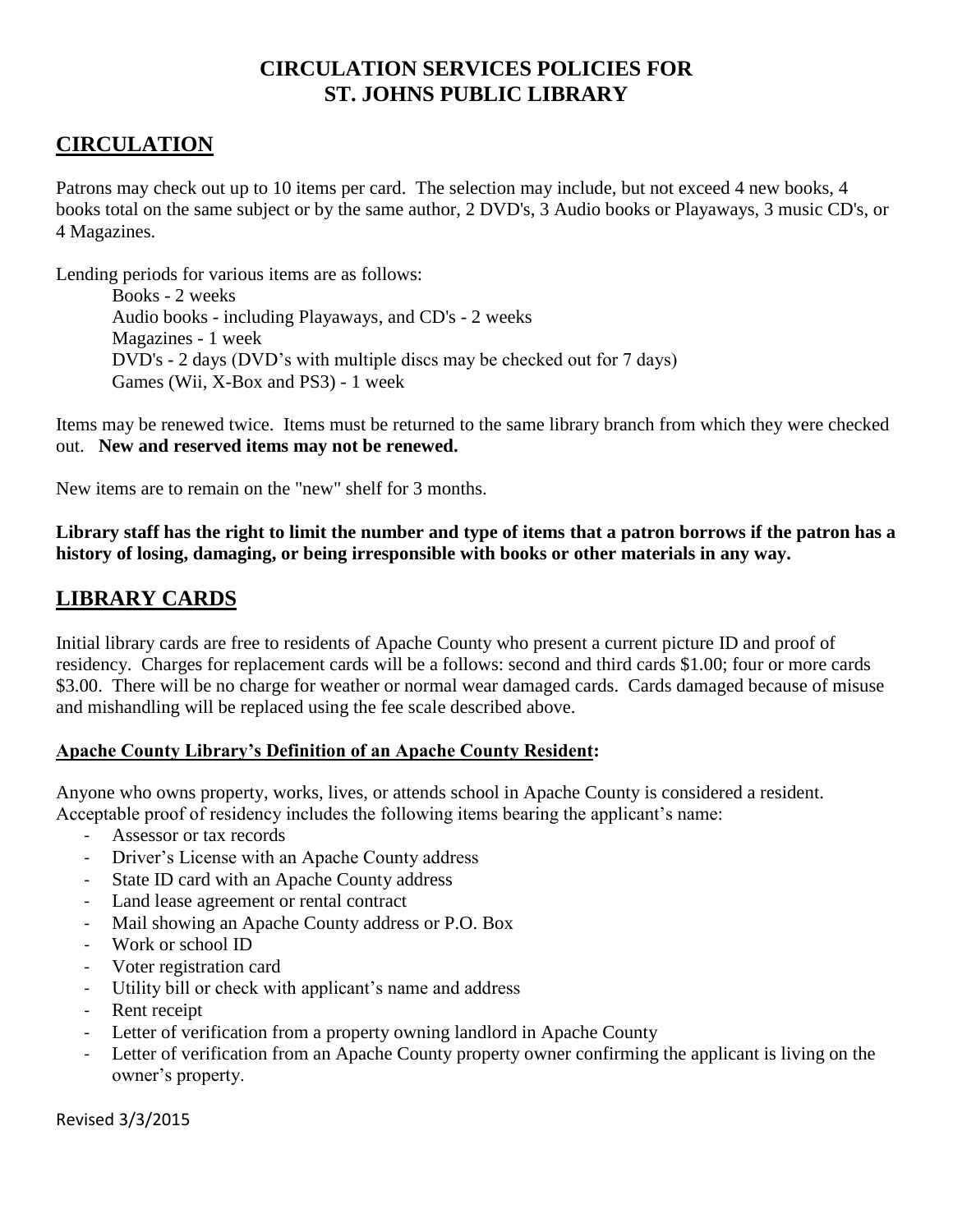Minors applying for a card must have a parent or legal guardian who possesses one of the forms of proof listed above.

### **Visitors to the Apache County Library District**

All other persons wishing to borrow items from the library are considered visitors and must apply for a temporary card. Photo identification and proof of current address are required. The temporary card will be valid for no more than 30 days. When the initial validation period expires, visitors may request extensions at the branch from which they were issued their cards.

Visitors have access to library computers, copying, scanning, and faxing services, print materials available for check out, and branch view and return sections. A maximum of three print items may be checked out at one time. The selection may include but not exceed two magazines or three books, only one of which can be a new book. We have a selection of paperbacks that may be borrowed, or exchanged, without a due date.

A parent or legal guardian must be present at the library to register children under 18 for a temporary card and/or for permission to use the computers. A signed release for a visiting minor's use of library computers is valid for the life of the temporary card. It must be renewed if the temporary card is extended.

# **PHONE CALLS**

The library phones are for business purposes only. Patrons may not receive personal phone calls at the library. In the event of an emergency, we will relay a message to the patron, providing they are in the library.

There is no cell phone use in the library. We request that you turn your cell phone ringer off while in the library and take any necessary phone calls in the foyer or outside the library.

## **INTRA/INTERLIBRARY LOANS**

- Intralibrary St. Johns patrons may request and/or borrow a maximum of 6 intralibrary loans. New items will be loaned after three months, unless the item is on a waiting list. Eligible items may be loaned for four weeks with allowance for one renewal. A library card is required to check out intralibrary (in-county) loan materials. Overdue fees apply as stated in the overdue penalties and fees section below. A library card is required to check out intralibrary loan materials.
- Interlibrary St. Johns patrons may request and/or borrow a maximum of 6 interlibrary loan items at one time. Patrons are responsible for returning loaned items to the library at the designated time at the front desk. A library card is required to check out interlibrary loan materials. The patron must also sign out and sign in all interlibrary loan materials.

**If a patron requests an interlibrary loan, and does not pick up the item, the library reserves the right to suspend the patron's interlibrary loaning privileges.**

**If a patron loses an item, the amount of the item will be charged to the patron's account, along with a \$5.00 processing fee and the \$1.00 late fee. If a patron is consistently late in returning Inter or Intra**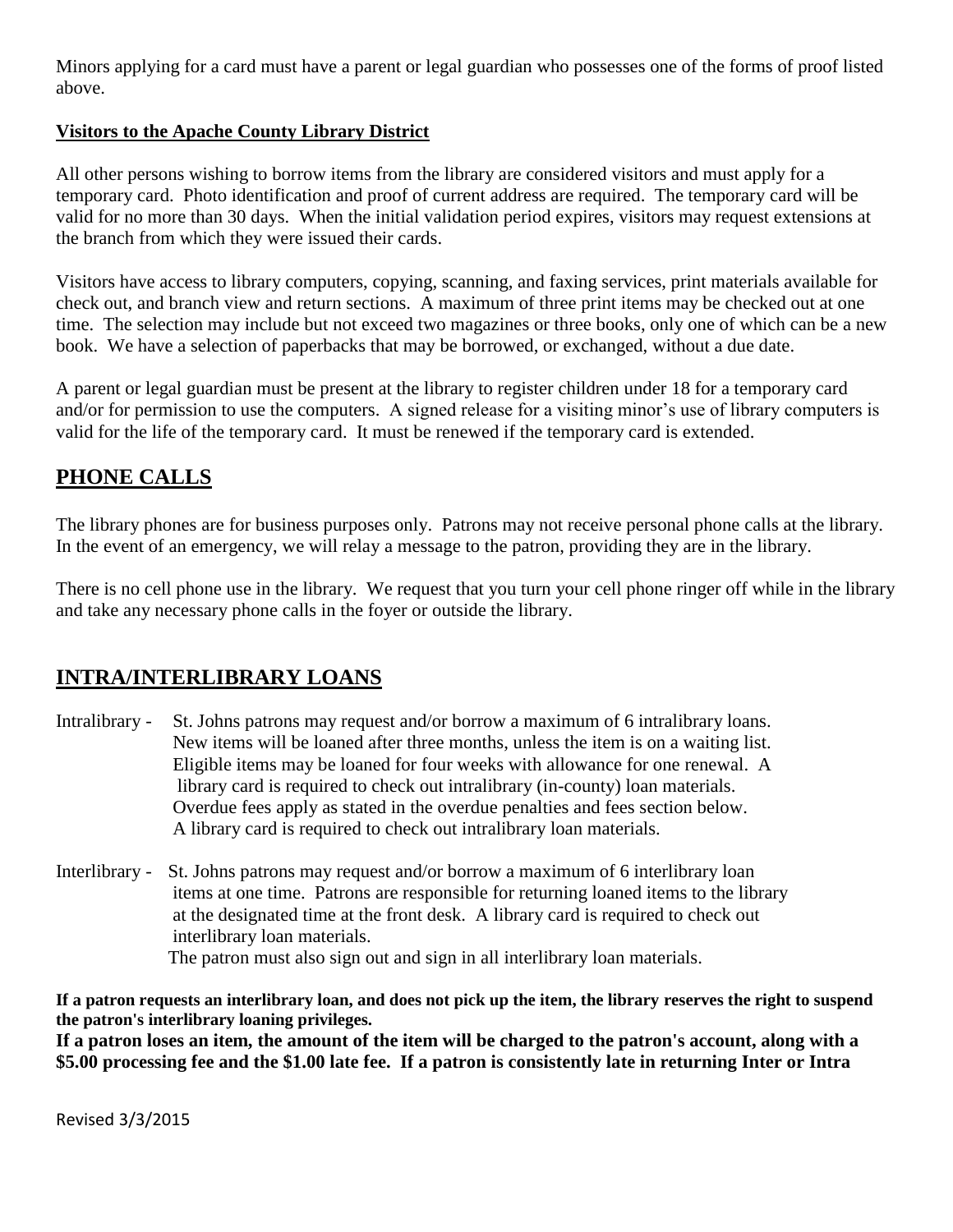**library loan materials, the library reserves the right to suspend the patron's interlibrary loaning privileges.** 

### **OVERDUE PENALTIES AND FEES**

Late items have a 2 day grace period. Items returned within that grace period will not be charged an overdue fine. Items returned after the grace period will be charged at a rate of 5 cents per day, per item, from the date due to the date returned. The maximum fee is \$1.00 per item. Holidays and days the library is closed are excluded. Library cards with overdue fees more than \$1.00 will be suspended until fees are paid in full. **Public computer privileges will be suspended for patrons owing fees of any amount.** 

# **LOST ITEMS**

An item is deemed lost if it is reported as such by the patron, or if the item is not returned to the library 30 days after its due date. Patrons are responsible for paying the current list price on lost items. Once the patron pays for the lost item, and it is discarded and replaced by the library, the transaction is finished. If the patron finds the lost item after reimbursing the library, there is no refund and the item in question becomes the property of the patron.

The patron has the option of purchasing a replacement copy. However, the replacement copy must be an exact copy of the item lost or damaged, meaning it must have the same ISBN or EIN number as the original item. In this case, a \$5.00 processing fee will be charged.

### **The patron's card will be suspended until the item (s) is paid in full or adequately replaced.**

## **DAMAGED ITEMS**

Library staff will routinely check the condition of library materials as they are checked out and returned. If a patron damages an item which can easily be repaired and returned to the shelves, the patrons account will be assessed a \$5.00 fine. Damaged items which cannot be repaired will be assessed the current list price to replace the item.

If you notice that an item is damaged, we request you notify staff before checking out that item.

The patron has the option of purchasing a replacement copy. However, the replacement copy must be an exact copy of the original item. In this case, a \$5.00 processing fee will be charged. The damaged item in question becomes the property of the patron.

### **The patron's card will be suspended until the item (s) is paid in full or adequately replaced.**

## **PUBLIC COMPUTERS**

A library card is required to use the computers. Patrons may not use another patron's card to access the computers. This is a form of identity theft. If you are found to be using a card other than your own on the computer, you session will end immediately.

Revised 3/3/2015